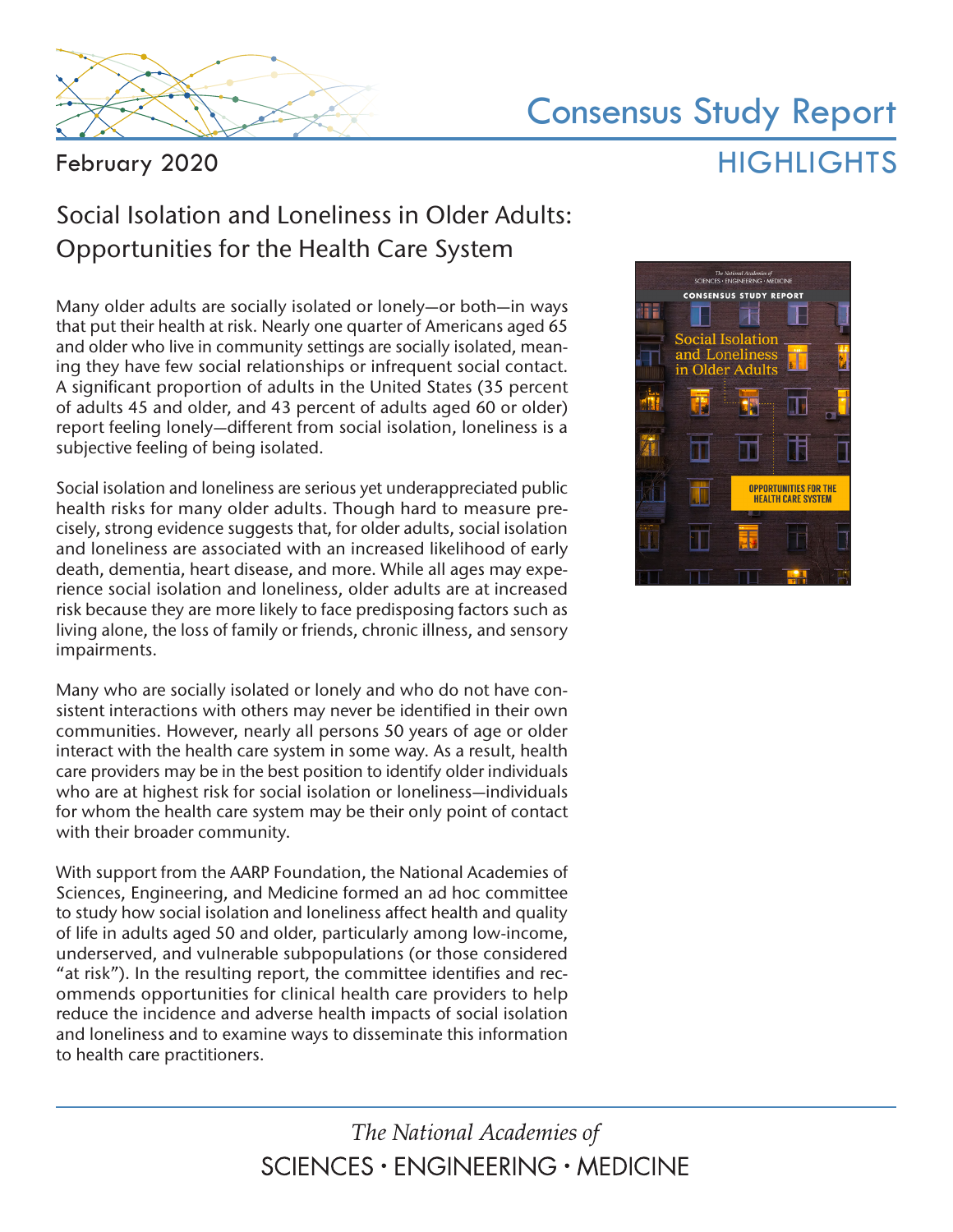**"Health care providers may be in the best position to identify older individuals who are at highest risk for social isolation or loneliness. "**

## **DEFINING SOCIAL ISOLATION AND LONELINESS**

Social isolation and loneliness are two distinct phenomena. Although those who are socially isolated may feel lonely, social isolation and loneliness often are not significantly correlated.

In existing research, the terms "social relationships," "social networks," "social support," and many others have been used to describe connections and intersections between people. While each of these terms have been linked to important health outcomes, they are not highly correlated, suggesting that they may influence health through different mechanisms. The committee used the term "social connection" to encompass the varying terms mentioned in available research (see Figure 1). The committee considered social isolation to be a structural indicator of social connection and considered loneliness to be a functional indicator.

### **HEALTH IMPACTS**

The experience of feeling lonely or being isolated from other members of an individual's community impacts health outcomes, but the resulting health conditions can also increase an individual's likelihood of experiencing social isolation or loneliness. While some factors may provide protective benefits for older adults, others may increase the risk for social isolation and loneliness and ultimately, result in negative health impacts. The committee noted that social isolation, loneliness, and other indicators of social connection have associations with negative physical, cognitive, and psychological effects, health-related behaviors, and health-related quality of life. Over four decades of research has produced robust evidence that lacking social connection and in particular, scoring high on measures of social isolation—is associated with a significantly increased risk for early death from all causes.

## **GOALS**

The committee developed five goals to structure its recommendations (see Box 1). Not all of the recommendations are explicitly directed to clinicians or clinical settings of care. However, the committee concluded these recommendations would be most helpful to ultimately develop and improve clinical interventions, allowing health care providers to help mitigate the negative health impacts of social isolation and loneliness. The committee emphasized that maintaining individual choice regarding personal life decisions is essential as a guiding principle for all interventions.

A full list of the recommendations can be found in the recommendations insert.



**FIGURE 1.** Social connection as a multi-factorial construct including structural, functional, and quality components.

FIGURE SOURCE: Holt-Lunstad (2018a). Reproduced with permission from the Annual Review of Psychology, Volume 69 © 2018 by Annual Reviews, https://www.annualreviews.org/.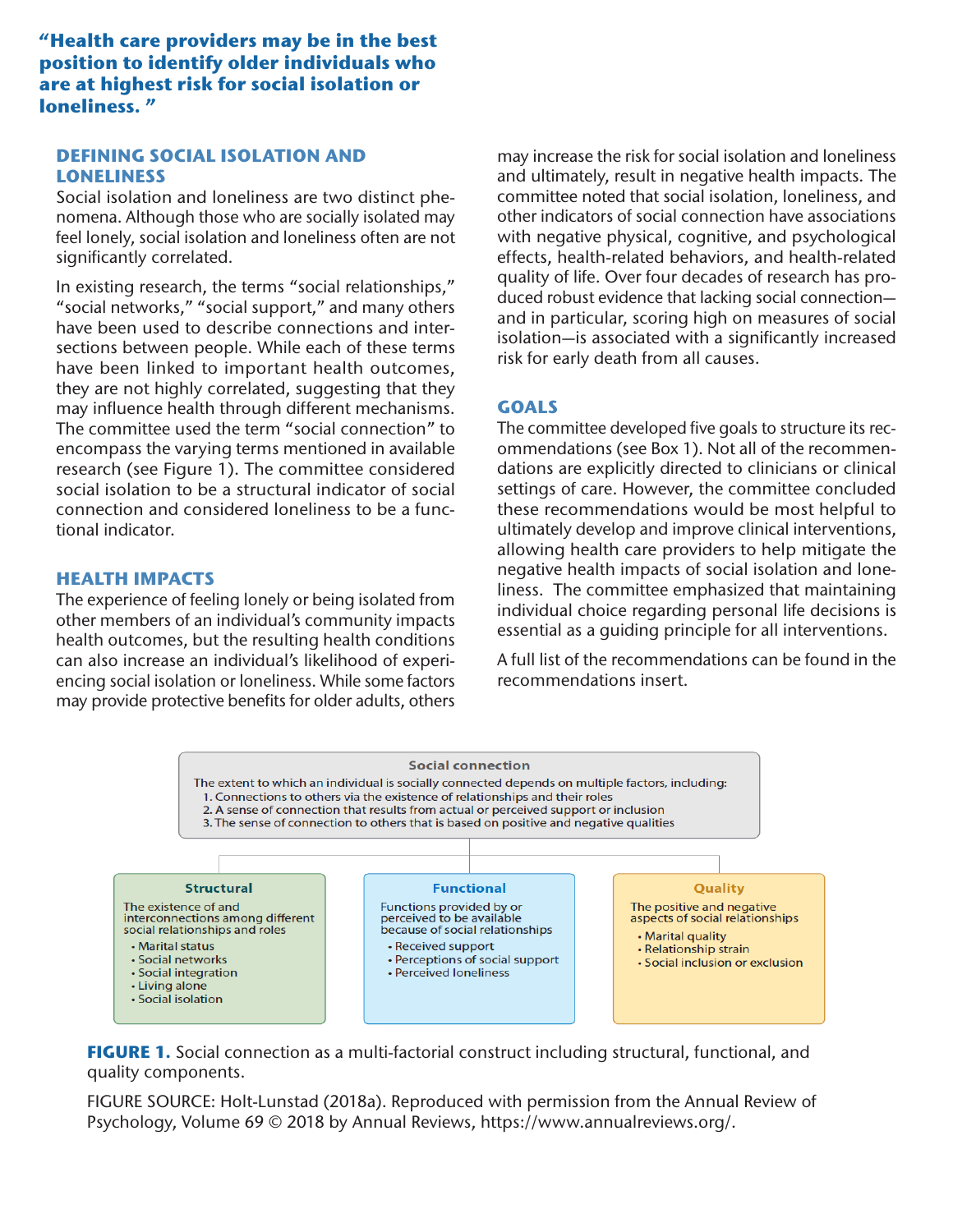#### **BOX 1**

*Goals for Enhancing the Role of the Health Care Sector in Addressing the Impacts of Social Isolation and Loneliness in Older Adults*

- *1. Develop a more robust evidence*  **base** for effective assessment, prevention, and intervention strategies for social isolation and loneliness
- *2. Translate current research into health care practices* in order to reduce the negative health impacts of social isolation and loneliness
- *3. Improve awareness* of the health and medical impacts of social isolation and loneliness across the health care workforce and among members of the public
- *4. Strengthen ongoing education and training* related to social isolation and loneliness in older adults for the health care workforce
- *5. Strengthen ties between the health care system and community-based networks and resources* that address social isolation and loneliness in older adults

The committee's recommendations focused on several tactics to enhance the role of the health care system in helping address the health impacts of social isolation and loneliness in older adults, including:

- Strategies for expanding high-quality research on interventions for the clinical setting
- Better communication between researchers and practitioners
- Principles for identifying social isolation and loneliness in older adults in clinical settings
- Tailoring of evidence-based practices to address underlying causes, when possible
- Team-based approaches to care, including coordinated solutions between the health care system and community-based social care providers
- Inclusion of social isolation and loneliness in U.S. Department of Health and Human Services major health strategies
- Guidance for health professional schools, training programs, associations, and others for improving awareness of the health impacts of social isolation and loneliness

#### **FURTHER RESEARCH**

Researchers are only beginning to understand which specific approaches work best for which populations and which risk factors when confronting social isolation and loneliness. Furthermore, different interventions may be needed for social isolation vs. loneliness.

The report identifies the mechanisms through which social isolation and loneliness affect health, the risk factors for social isolation and loneliness, and the factors that affect those relationships as subjects for further study.

The committee concluded that identifying, prioritizing, and developing ways to translate scientific knowledge about the impacts of social isolation and loneliness on health into effective clinical and public health interventions requires a better understanding of how social isolation and loneliness are connected with each other and how they impact health.

To gather this evidence and develop a more robust evidence base, the report recommends that major research funders, including public, private and nonprofit organizations back comprehensive research that examines ties between social connection and health.

#### **CONCLUSION**

Social isolation and loneliness represent significant health concerns for older adults that put them at higher risk of developing serious medical conditions.

The health care system is a key and relatively untapped partner in efforts to identify, prevent, and mitigate the adverse health impacts of social isolation and loneliness in older adults. In some cases, a single interaction with the health care system may represent the only opportunity to identify those individuals who are the most isolated and lonely. Determining the underlying causes of social isolation and loneliness can lead to more tailored approaches for intervention.

Furthermore, additional research and increased awareness of social isolation and loneliness will help health care providers and policymakers develop targeted care options and policy solutions to address these serious health risks for older adults.